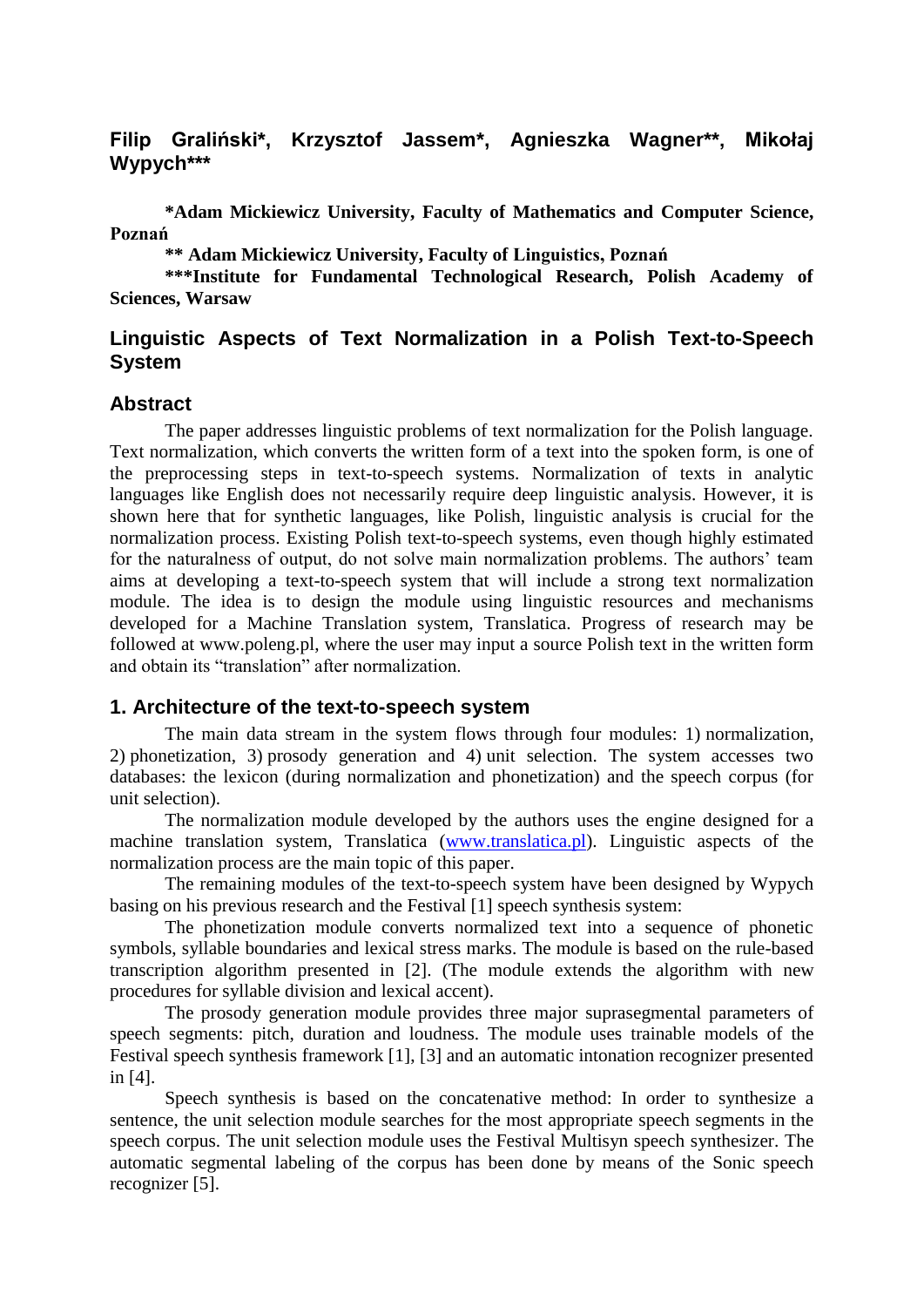The key concept in the system development has been the maximal reuse of existing technologies. Notably, the first version of the system has been implemented in no more than six months. The system has been successfully integrated with the Translatica machine translation system, where a selected Polish text may be read by a computer. Translatica also supports an experimental function of speech translation: The user's English utterance is recognized by a Microsoft SAPI speech recognizer, translated into Polish and the spoken equivalent is generated by the text-to-speech function.

### **2. Text normalization in speech synthesis**

Text normalization is an automated process, which converts the written form (orthographic form) of the text into the spoken form [6]. Various approaches have been taken towards text normalization [7, 8, 9, 10, 11]. Normalization is often the first phase of text preprocessing in a text-to-speech system [12, 13, 14]. It consists in expanding abbreviations, converting names, numbers, acronyms, dates etc. into their spoken form. For example, the string *\$200* should be expanded in English into *two hundred dollars*.

Normalization of a Polish text is more complex and this is due to the inflected character of the language and the lack of efficient and widely available language analysis tools such as morphological or syntactic analyzers. As a result, so far the existing text-tospeech systems for Polish have not succeeded in solving many text normalization related problems.

We have tested some expressions which require normalization with Realspeak [15], Ivona [16] and Acapela [17] systems. The following problems have been identified:

a) Unrecognized abbreviations, e.g. *na os. Rzeczpospolitej m. 5* that should be expanded into *na osiedlu Rzeczpospolitej mieszkania pięć* (*at Rzeczpospolitej estate, apartament five*) or *por. rozdz. VII* that should be read: *porównaj rozdział siódmy* (compare chapter seven). The tested systems do not expand abbreviations.

b) Improper inflected forms, e.g. the phrase *19 listopada ub. roku*, which should be read: *dziewiętnastego listopada ubiegłego roku* (*on the nineteenth of November last year*). The tested TTS systems recognized the abbreviation *ub.* (*ubiegły – last*) but failed to inflect it correctly. The same problem occurred with the expression *na str. 30* (at page thirty) – *str.* was expanded into the nominative instead of the locative case (i.e. *strona* instead of *stronie*), or in the expression *we współpracy z (in collaboration with) prof. dr hab. Nowakiem*, where the title of Mr. Nowak should be put in the instrumental case and was not.

c) Unrecognized formats of dates and some numerical expressions, e.g. *6-Sty-80* (*6- Jan-80*) or *Czw Sty 26, 2006* (*Thur, Jan 26, 2006*), *semestr letni 97/98* (*summer semester 97/98*), wynik *5:3* (*the score five to three*).

Difficulties of text normalization in the Polish language may be illustrated by the following sentence:

#### **Example 1. Text normalization of a Polish sentence**

(0) dla (1) p. (2) dr. (3) J. (4) Kowalskiego (5) leg. (6) się (7) dow. (8) osob. (9) BAC1234567, (10) *zam. (11) na (12) os. (13) B. (14) Chrobrego (15) 10 (16) m (17) 7, (18) 61-100 (19) Poznań*

In English: (0) for (1) Mr. (2) Phd. (3) J. (4) Kowalski (5) holding (7) I (8) D (9) BAC1234567, (10) living (11) at (12) est. (13) B. (14) Chrobrego (15) 10 (16) apt. (17) 7, (18) 61-100 (19) Poznań

The sentence should be expanded into:

*(0) dla (1) pana (2) doktora (3) jot (4) kowalskiego (5) legitymującego (6) się (7) dowodem (8) osobistym (9) be a ce jeden dwa trzy cztery pięć sześć siedem, (10) zamieszkałego (11) na (12)*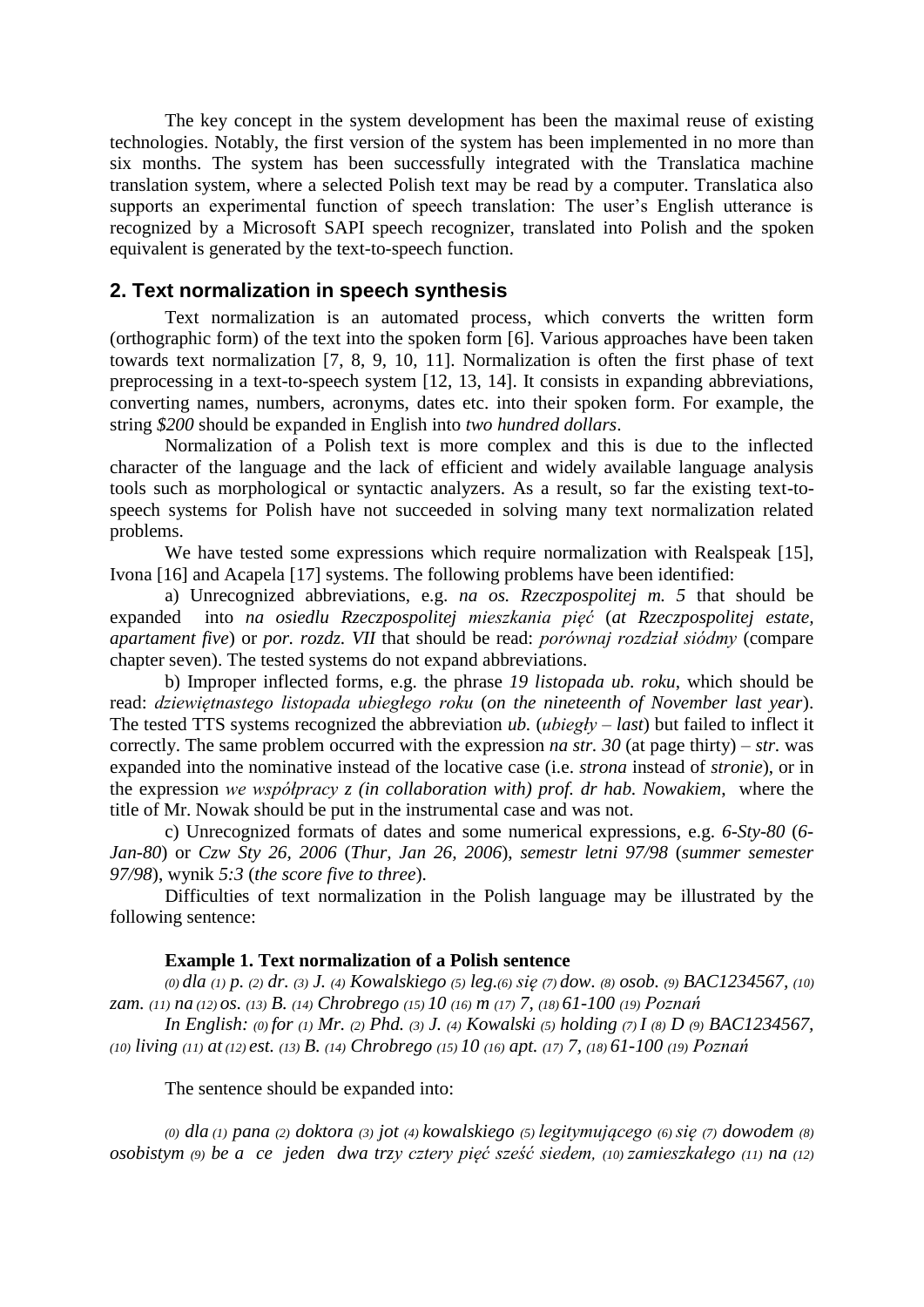*osiedlu (13) bolesława (14) chrobrego (15) dziesięć (16) mieszkania (17) siedem, (18) sześćdziesiąt jeden sto (19) Poznań*

*In English: (0) for(1) Mister (2) Philosophy Doctor (3) J (4) Kowalski (5) holding (7) identity (8) card (9) bee a cee one two three four five six seven, (10) living (11) at (12) estate (13) bolesława (14) chrobrego (15) ten (16) apartment (17)seven, (18) sixty one hundred (19) Poznań*

It is claimed here that the process of text normalization needs to include deep linguistic analysis. As it happens, normalization may be successfully treated by the same mechanisms and algorithms as transfer-based machine translation, with the exception that the target language is the spoken form of the input. The authors have applied the formalism and mechanisms developed for the MT system, Translatica, to the normalization of Polish texts. The effect may be traced at [www.poleng.pl,](http://www.poleng.pl/) where the user may input a Polish expression and choose the direction of translation into: English, Russian, or …normalized Polish. The last choice calls translation of the text into its spoken form.

The first and essential step of text normalization is the preparation of the lexicon. The lexicon is the integral part of the system, which must be prepared beforehand. Creation of the lexicon is described in Section 3.

For a given input, linguistic steps needed for proper normalization are the following:

- $\triangleright$  tokenization (i.e. division into words, numerals, punctuation marks, and other types of tokens) – Section 4
- $\triangleright$  sentence segmentation Section 4
- $\triangleright$  lexical analysis (including look-up for lexical phrases) Section 5
- $\triangleright$  syntactic analysis for each sentence in order to obtain a set of possible parses Section 6
- $\triangleright$  syntactic disambiguation in order to choose the best parse Section 7
- $\triangleright$  semantic disambiguation in order to select the best of possible meanings Section 8
- $\triangleright$  transfer into spoken form Section 9
- $\triangleright$  inflectional synthesis of the output Section 10

Let us notice that the similar steps are usually taken in translation of a text from one natural language into another via the transfer method (see [18]).

### **3. Preparation of the lexicon**

Let us clear our interpretation of basic lexicographical notions:

**Word (single word)** is an element of a natural language written without a space.

**Multiword** is a sequence of at least two words that in the linguistic analysis (lexical, syntactic, semantic) should be treated as an inseparable unit – in the same way as words. Examples of multiwords are *na przykład* (*for example*)*, na pewno* (*for sure*)*.*

Lexical phrase is a group of at least two words, which:

- o does not convey the meaning that may be derived compositionally from its component words;
- o may be assigned a syntactical role in a sentence;
- o is not an inseparable unit in the computerized text processing. An example of a lexical phrase is *brać kogoś żywcem* (*to take someone alive*). **Lexical unit** is one of: word, multiword or lexical phrase.

**Lexeme** is a set of *lexical units* that undergo the same description in a lexicon. Lexical units of one lexeme are called **inflected forms** of the *lexeme*. A selected inflected form of the lexeme is called the **basic form** of the *lexeme*. Usually, the basic form is infinitive for verbs, nominative singular for nouns, etc. All the other forms of the lexemes may be listed in a lexicon either **explicitly** or mentioned **implicitly** by giving a method of deriving them from the basic form.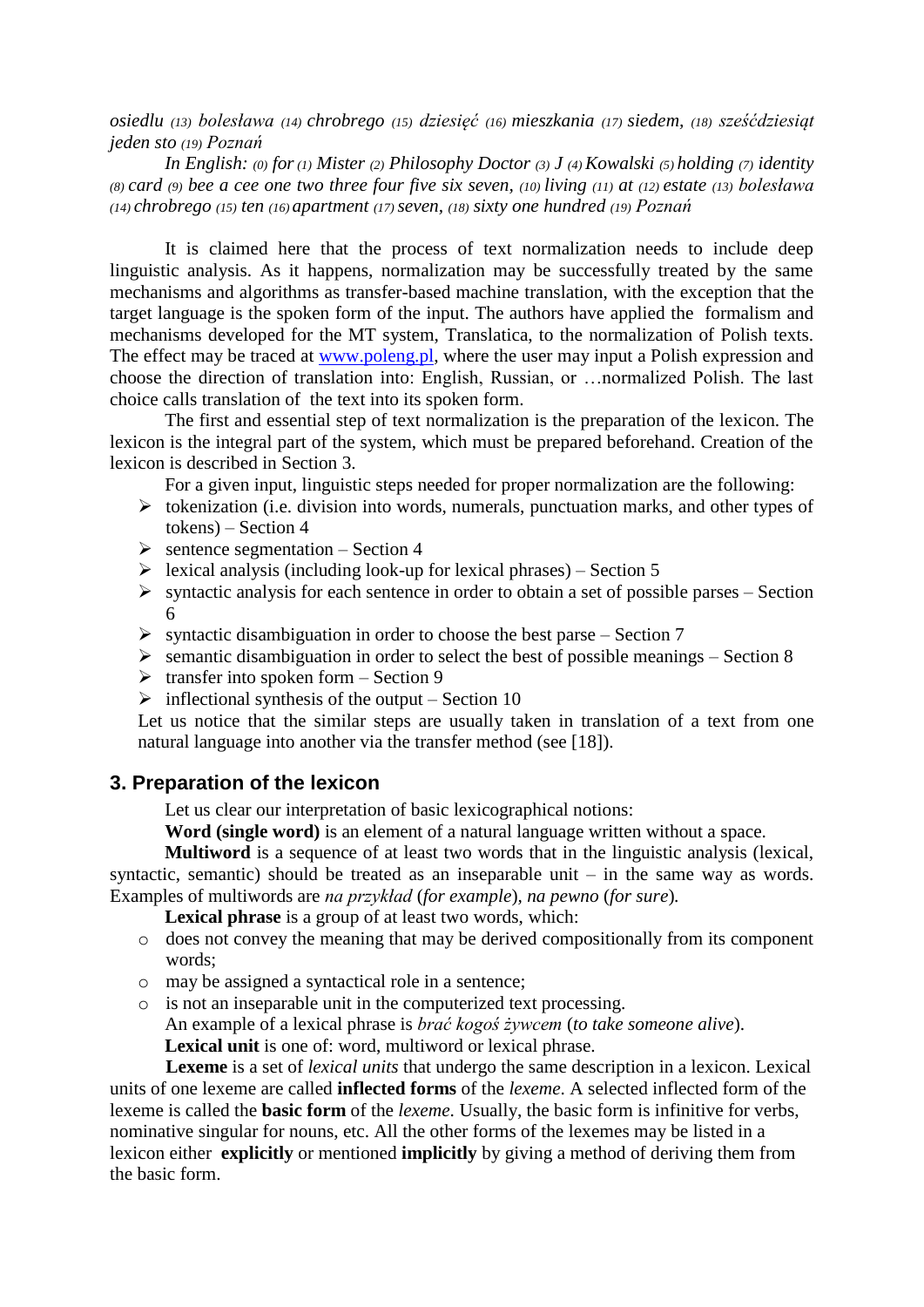**Entry** is a structure that consists of: 1) *lexeme* – given *explicitly* or *implicitly* 2) information about the lexeme depending on the destination of a lexicon. **Lexicon** is a set of *entries*.

If the destination is text normalization, the information stored in the lexicon should contain for each entry, apart from linguistic attributes, spoken equivalents of written forms. Linguistic attributes of entries are necessary for the proper linguistic analysis of the whole text – it is shown further that such analysis is crucial for the process of normalization.

A lexicon intended for text normalization is called here a **normalization lexicon.**

### **Separating entries**

One of the decisions that should be made before creating a lexicon of any type is the criterion for separating entries represented by the same basic form. Various approaches have been taken in the leading traditional Polish dictionaries. The Oxford-PWN Polish-English dictionary [19] separates different meanings of the adjective *dobry* (good): literal and colloquial (*he waited for her a good hour*). The Great Universal Dictionary of Polish [20] tends to separate entries regarding to their etymology (e.g. *gazowy - gauze*, *gazowy gaseous*).

Here, we assume that each entry is identified by the pair  $\triangle$ basic form; grammatical category>. (We prefer the notion of a grammatical category to a more popular notion of a part-of-speech to emphasize that the lexicon entries come from written texts). Our classification of grammatical categories is strictly connected with our algorithms for the processing of Polish texts – for example we distinguish a few noun categories as regards to the gender.

The normalization lexicon for Polish includes some entries that differ only in the grammatical category, having the common basic form. Table 1 shows the most spectacular example: The abbreviation "*p*." forms no less than 5 different entries in the normalization lexicon:

| Abbr. | Expansion | Meaning    | Gram. | interpretation of   | Example of normalization                |
|-------|-----------|------------|-------|---------------------|-----------------------------------------|
|       |           |            | Cat.  | Grammatical Cat.    |                                         |
| p.    | pan       | Mr         | N:1   | masculine,<br>noun. | dla p. Kowalskiego $\rightarrow$ dla    |
|       |           |            |       | human               | pana Kowalskiego                        |
|       | pani      | <b>Mrs</b> | N:4   | noun, feminine      | dla p. Kowalskiej $\rightarrow$ dla     |
|       |           |            |       |                     | pani Kowalskiej                         |
|       | punkt,    | point,     | N:3   | noun, masculine,    | zdobył 5 p. $\rightarrow$ zdobył pięć   |
|       |           |            |       | inanimate           | punktów                                 |
|       | pokój     | room       |       |                     | Hotel Imbiss, p. 5. $\rightarrow$ Hotel |
|       |           |            |       |                     | Imbiss, pokój pięć                      |
|       | piętro,   | floor      | N:5   | noun, neutral       | $3$ -e p. $\rightarrow$ trzecie piętro  |
|       | patrz     | see        | S     | sentence            | p. [1] $\rightarrow$ patrz jeden        |

**Table 1. Lexical entries for the abbreviation** *p.*

The abbreviation *p.* is separated into 5 entries because in different contexts the abbreviation should be treated as belonging to 5 different grammatical categories (moreover, two possible expansions: *punkt* and *pokój* belong to the same grammatical category).

#### **Various equivalents**

One lexical entry may have various "translations" into their spoken form (this is analogous to a situation in a bilingual dictionary). The situation takes place for the two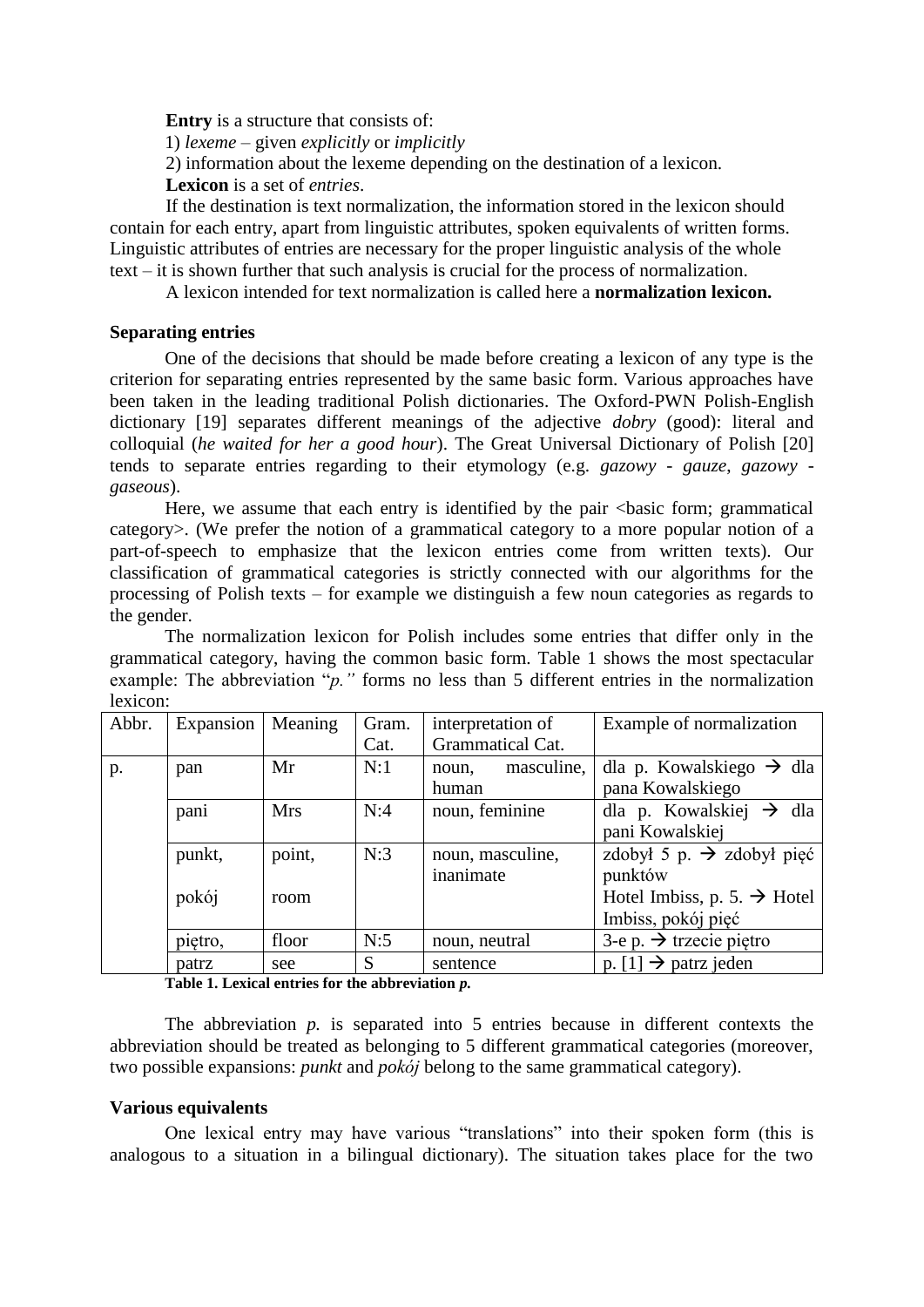expansions of *p.* (*punkt, pokój*). Another example is the abbreviation *ks.* (belonging to the grammatical class N:1) that may be expanded to either *książe* or *ksiądz*.

### **Inflected forms**

The normalization lexicon should include all inflected forms of the entry words in the explicit form. The lexeme represented by the basic form *dr* (abbreviation for *doctor*, English equivalent: *PhD*) should contain all inflected forms that may occur in real texts. There exist at least three ways of denoting the inflection forms of the lexeme *dr*: with a dot, with the ending preceded by the hyphen and with the ending without the hyphen. For example, the dative case of the expression: *dr Kowalski* may be written as: *dr Kowalskiego, dr. Kowalskiego, dr-a Kowalskiego, dra Kowalskiego* (all these forms should be translated in the normalization process into: *doktora*).

## **4. Tokenization and sentence segmentation**

Tokenization is the division of a text into tokens – inseparable units of texts, such as words, numerals, punctuation marks or non-lexical strings (e.g. e-mail addresses). In a text-tospeech system proper tokenization is needed not only for word segmentation but also for sentence delimitation. In order to correctly split a text into sentences, the splitting algorithm should properly handle punctuation marks, particularly dots. A dot may end the sentence, may serve to denote the abbreviation (e.g. *p.*) or may have the both functions simultaneously (e.g. *itd.* – English: *etc.*).

Three types of abbreviations ending with a dot may be distinguished:

Type 1) abbreviations that do not end the sentence, e.g. *p.*, *zam.* (*living*)

Type 2) abbreviations that usually end the sentence, e.g. *itd.* (*etc.*)*, itp.* (*and alike*)

Type 3) the abbreviations that *may* end the sentence, e.g. *ub. r.* (*last year*), *r.* (*year*), *ub. m.* (*last month*)*, m.* (*month*).

The normalization lexicon should include the information on the type of the abbreviation and the algorithm for sentence segmentation should take the information into account. One of the possible treatments of the abbreviations by the segmentation algorithm may be the following:

- 1) never divide the sentence after abbreviations of Type 1,
- 2) use standard segmentation rules for abbreviations of Type 2 (e.g. divide after a dot and before a space followed by a capital letter),
- 3) use standard segmentation rules after abbreviations of Type 3 unless they precede numerals (like e.g. in the expression *w r. 2006* (*in year 2006*)).

In text normalization it is crucial that the tokenization should distinguish between types of numerical expressions. Numerical expressions such as telephone numbers, dates, time, ZIP codes, vehicle license numbers should be identified in the text and handled in a special way because their pronunciation very much depends on what they represent. For example, the numerical string *0(48)12 628 24 30* most likely represents a telephone number and should be expanded into the Polish equivalent of *zero, forty-eight, twelve, six hundred and twenty eight, twenty-four, thirty* rather than be read digit by digit. The same applies to the string *22-02-2006*, which represents a date and should be pronounced *dwudziesty drugi lutego dwa tysiące sześć (twenty-second of February two thousand six)*. The distinction between types of numerical expressions may be made by providing a symbolic representation (e.g. in terms of regular expressions) [21] of each numerical expression in question. Table 2 shows examples of different types of expressions and their representation by regular expressions:

| expression   examples | symbolic representation (regular expression) |
|-----------------------|----------------------------------------------|
| type                  |                                              |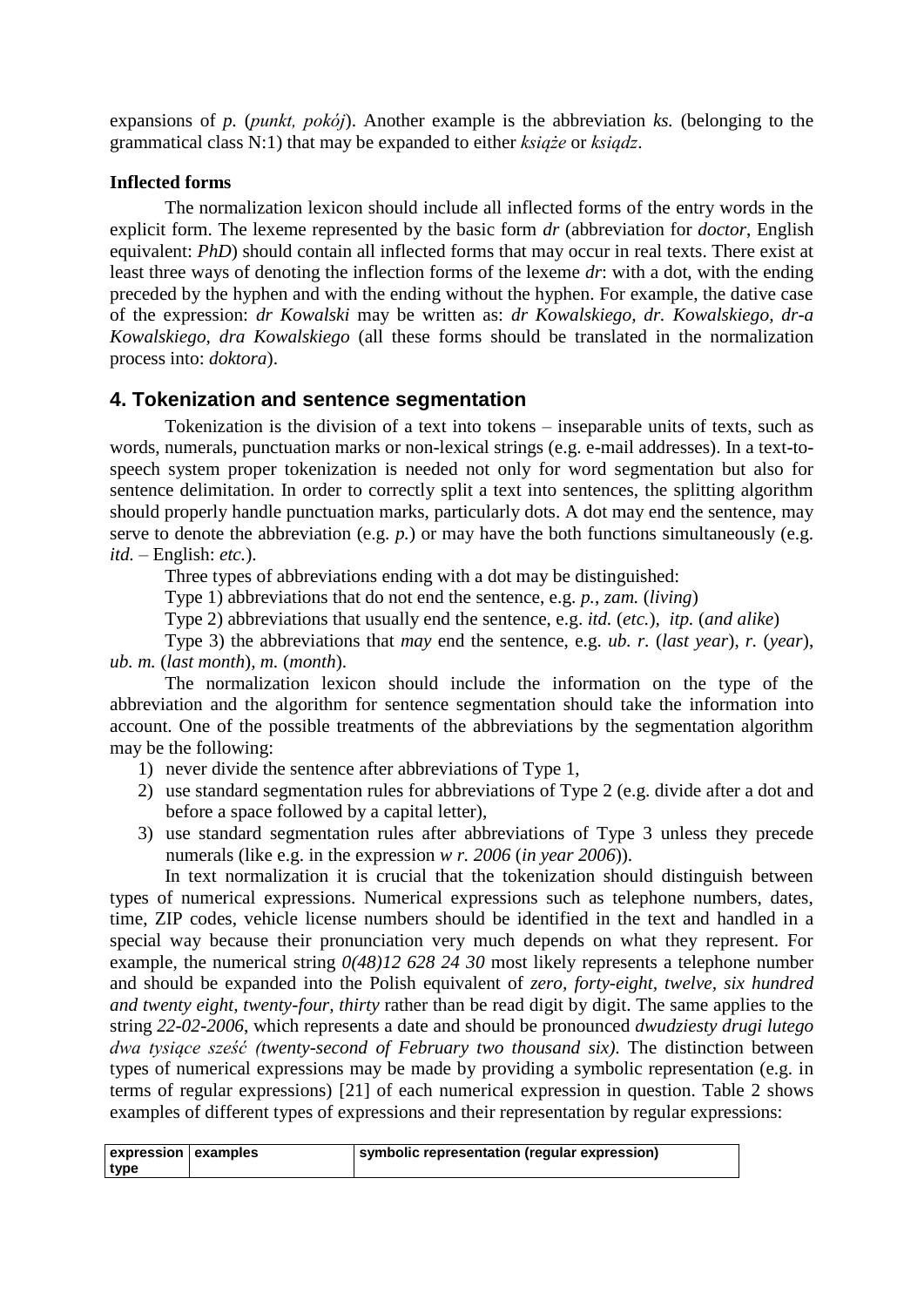| telephone<br>numbers   | $(0-33)$ 82-82-826<br>0 801 555 555<br>0-(prefix)-52-32-60-725<br>$(48-56) 660-71-77$<br>0048/12/616-21-04<br>061 426 10 12 | $(tel\$ . ?)?\+?([0-9]{0,4}[-/])?<br>$(\ \setminus ( ? [0-9] \{0,2\} \ \setminus ) ?[-/ ] ) ?$<br>$(\{ (?prefi(x ks)\}) ?[-/]) ?$<br>$(\ \setminus ( ? [0-9] \{0,2\}) ) [-/ ]$ ?<br>$[0-9]$ {2, 3} [-/ ] [0-9] {2, 3} [-/ ] [0-9] {2, 3} |
|------------------------|-----------------------------------------------------------------------------------------------------------------------------|------------------------------------------------------------------------------------------------------------------------------------------------------------------------------------------------------------------------------------------|
| <b>ZIP codes</b>       | 61-255                                                                                                                      | $[0-9] [0-9] [-10-9] [0-9] [0-9]$                                                                                                                                                                                                        |
| car licence<br>numbers | WX 0025<br>PO 0223X<br><b>PZA 121Y</b>                                                                                      | $[A-Z]$ {2, 3} $[0-9]$ {3, 4} $[A-Z]$                                                                                                                                                                                                    |
| dates                  | 1 VII 2006 r.<br>12.XI.1999<br>9-VII-1999<br>dnia 24-07-1995                                                                | $(dni(a u))$ ?<br>$([0-2]$ ? $[1-9]$   $[3]$ $[0-2]$ $[. - 1)$ ?<br>$(I{1,3} I[VX] [XY]I V VI{1,3} X XII $<br>$0?$ [1-9] 1[012])[.-]<br>$[1-2] [0-9] {3} (r(\),  \, \text{oku})$ ?                                                       |
| PESEL <sup>1</sup>     | 49040501580                                                                                                                 | $[0-9]$ {11}                                                                                                                                                                                                                             |
| NIP <sup>2</sup>       | 889-10-16-508                                                                                                               | $[0-9]$ {3}[-][0-9]{2}[-][0-9]{2}[-][0-9]{3}                                                                                                                                                                                             |
| time                   | 21:35:00<br>20.00                                                                                                           | $(qodz\langle .? q\langle .\rangle )$ ?<br>$([01]$ ? $[0-9]$   $[2]$ $[0-4]$ ) $([:.]$ $[0-5]$ $[0-9]$ $[1, 2]$                                                                                                                          |

**Table 2. Regular expressions for numerals in Polish texts**

The expression for telephone numbers says that such a number consists of at least seven digits with spaces or hyphens in between. The preceding context may be helpful: telephone numbers are usually preceded by an abbreviation *tel*. written with or without a dot. A telephone number (without the directory prefix) should be read: triple, pair, pair, e.g. *426 10 12* is expanded into the Polish equivalent of *four hundred and twenty-six, ten, twelve*.

The disambiguation of Polish ZIP codes is easy. They always fit the pattern: two digits followed by a hyphen or space followed by three digits. They are read: pair – triple, thus the way of pronunciation is indicated by the delimiting punctuation.

The expansion of dates into text is somewhat more complicated and requires the list of month numbers (Roman and Arabic). Digits representing the day and the year should be expanded into ordinal numbers. The date may be preceded by the word *dnia* or *dniu* (*day*) and followed by *r.* or *roku* (*year*) (e.g. *w dniu 20 X 1863 r.* – pronounced as the equivalent of *on the twentieth of October eighteen hundred sixty-three*).

The PESEL numbers are made up of 11 digits with no spaces or delimiting punctuation marks in between. They are read: 4 pairs followed by a triple, e.g. 80052705300 is expanded into the Polish equivalent of *eighty, zero five, twenty-seven, zero five, three hundred*.

Pairs of digits separated by dots or colons, expressing time, are expanded into ordinal numbers and read pair by pair, e.g. *21:35* is expanded into *dwudziesta pierwsza trzydzieści pięć* (English literal translation: *twenty first thirty five*).

Let us notice that the proper conversion of "long numerals", such as shown in Table 2 rarely requires linguistic analysis: Recognizing the type of a numeral by means of regular expressions suffices for the generation of the correct spoken output. "Short numerals" however, which do not comply to regular expressions listed in Table 2, must be processed in the context of the surrounding text, as is shown in Section 9.

 $\overline{a}$ 

<sup>1</sup> Polish national identification

number)

<sup>2</sup> tax-payer identification number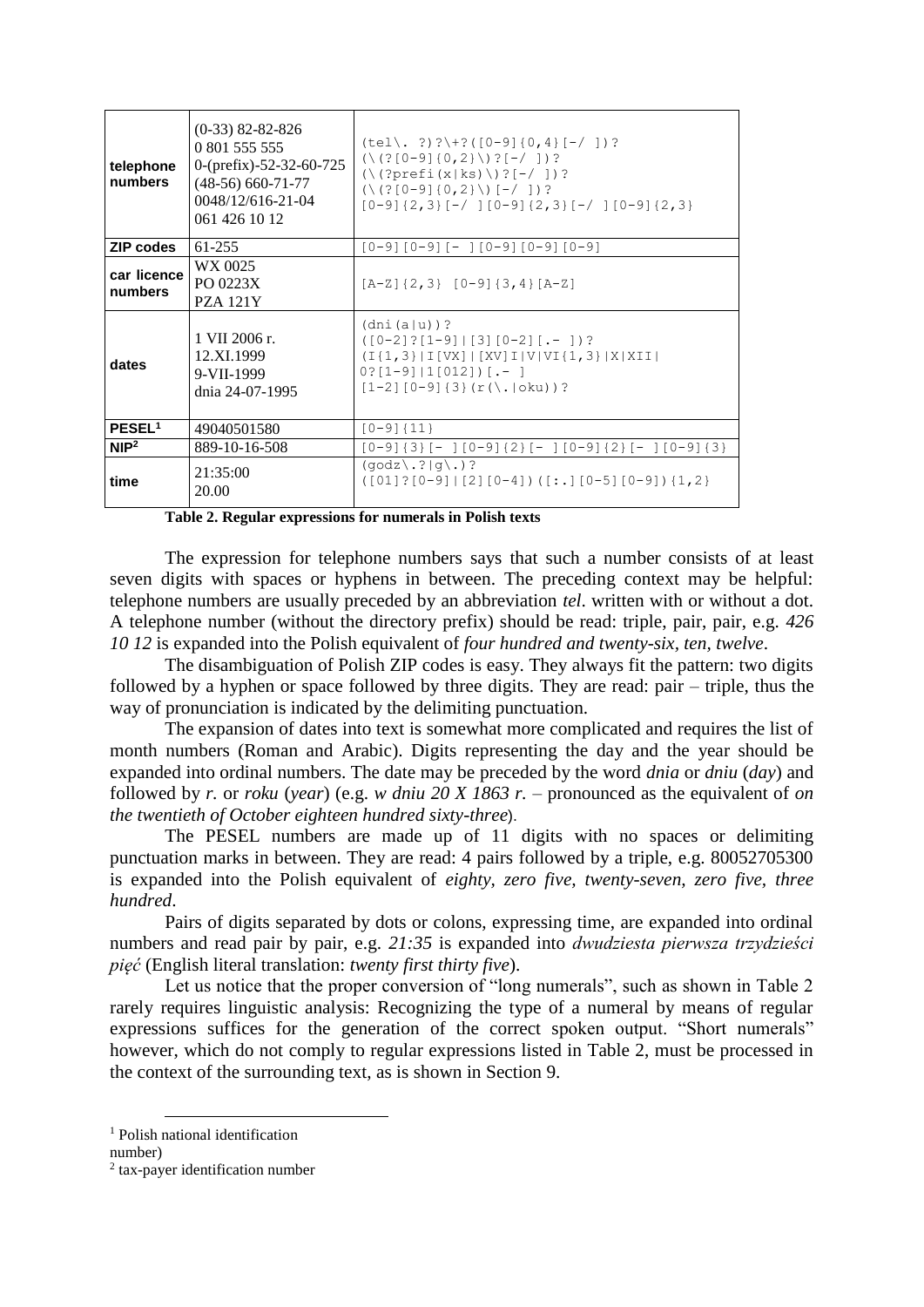## **5. Lexical analysis**

Lexical analysis searches for each recognized token of the text in the lexicon and then "memorizes" the found information in order to use it in further steps. (In case a token is not found, lexical analysis calls special procedures in order to pose hypotheses about the syntactic and semantic characteristics of the unknown token.)

For example, lexical analyzer finds the word *Kowalskiego* in the lexicon and memorizes the fact that it denotes a surname in genitive. The same applies to the abbreviations: the analyzer memorizes the fact that the first two interpretations of the basic form *p*. usually precede a name, one entry being of masculine gender, the other – feminine.

A normalization lexicon should include special cases of multiwords. Entries such as *art. mal.*, *pod kier.*, *pod red.* should be included in the normalization lexicon and then identified in the lexical analysis as multiwords, so that they can be expanded respectively into: *artysta malarz* (*painter artist*), *pod kierunkiem* (*managed by*) *pod redakcją* (*edited by*). This is important because the abbreviated words in default contexts are expanded differently:  $art.$   $\rightarrow$ *artykuł* (*article*), *kier. kierownik* (*manager*), *red redakcja* (*editors*).

A normalization lexicon should allow for the storage of lexical phrases. This may enable the conversion of the string *ul. B. Chrobrego* (*B. Chrobrego Street*) into *ulica Bolesława Chrobrego* (*Bolesława Chrobrego Street*) provided that the lexicon is supplied with full names of famous people.

## **6. Syntactic analysis**

Syntactic analysis makes it possible to link words into phrases (sentence components). Often, a phrase requires the agreement of morphological features of its components (e.g. case agreement between noun and its modifying adjective). If a phrase contains an abbreviation (or a numeral), this requirement may help generate proper inflected forms of the abbreviation (numeral).

Let us follow the steps of the syntactic parser used to analyze examples given in Table 1.

### 1) *dla p. Kowalskiego*

The parser "knows" from the lexical analysis that *Kowalskiego* is a surname and that the abbreviation *p.* should be linked into one sentence component with a surname only if it represents the entry "translated" into *pan* or *pani*. The analyzer chooses the masculine entry *pan* because of the agreement of the genders between the abbreviation and the name.

2) *dla p. Kowalskiej* – the same procedure as in 1) chooses the entry translated into *pani*.

3) *zdobył 5 p.* 

The abbreviation does not precede a name – it should not be handled in one of the two ways mentioned above. The parser attempts to link it with the preceding numeral (*5)* and selects two interpretations: either *punkt* or *piętro*.

The syntactic analyzer does not find a clue which interpretation to prefer – this is left for semantic disambiguation.

4) *Hotel Imbiss, p. 5.*

A numeral precedes the abbreviation. A syntactic rule says that the analyzer should link the abbreviation with a preceding numeral only if it represents the entry translated into *pokój*.

5) *3-e p.* 

The ending *-e* defines the numeral 3-e as an ordinal numeral in the neutral gender. The only interpretation of the abbreviation that comes in the neutral gender is *piętro* and this interpretation will be chosen by the syntactic parser.

6) *p. [1]*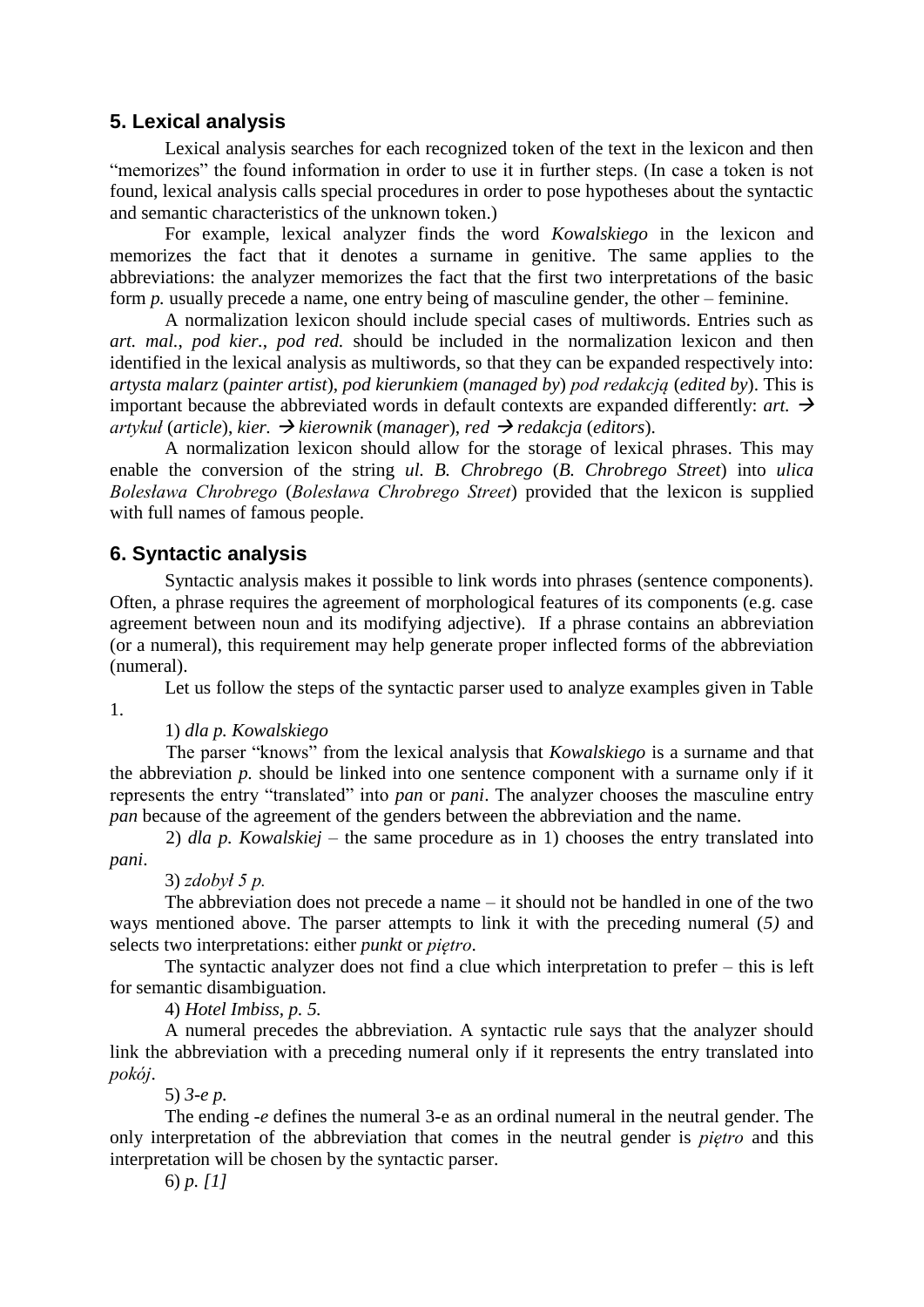The parser looks for a grammar rule that will make it possible to form a phrase out of the string *p. [1].* In the absence of such a rule the parser will assume *p.* to be interpreted as a separate component, expanded into *patrz*.

## **7. Syntactic disambiguation**

Not all ambiguities are solved in the syntactic analysis: often the syntactic parser returns alternative parses. It is up to the syntactic disambiguation to choose the parse which is most likely to be meant in the context. Two approaches may be taken to solve the problem: statistical (based on the analysis of text corpora) or heuristic (e.g. scoring the alternative parse subtrees during syntactic analysis and then selecting the highest-scored parse tree in the disambiguation phase). The authors address the analogous problem for machine translation in [22].

Syntactic disambiguation may be helpful in finding the preference of one spoken form over the other, e.g. to choose the interpretation of *m 7* (see Example 1) as *mieszkania siedem* (Eng. lit. *apartment seven*) over *mieszkania siódmego* (Eng. lit. *apartment seventh*), although both interpretations are theoretically correct in Polish.

## **8. Semantic disambiguation**

Semantic disambiguation allows for the determination of one of possible equivalents (spoken forms) of the word. This is usually done by examining the context, i.e. the text surrounding the word in question. If a context of the expression *5 p.* is connected with sport or games of any type, the semantic disambiguator will choose the interpretation *pięć punktów*  (*five points*), whereas the "building" context will force the disambiguator to choose *piąte piętro* (*fifth floor*)..

## **9. Transfer into the spoken form**

### **Treatment of numerals**

 $\overline{a}$ 

"Long numerals" that comply with patterns listed in Table 2 are assigned the appropriate type in the tokenization process and do not require deeper linguistic analysis to be properly pronounced. The case is different for "short numerals" (such as *7*, *1013*, *-5,07*<sup>3</sup> , *XIX*), which may denote any inflected form of either ordinal numbers or cardinal numbers (ordinal numbers inflect for gender, case and number, cardinal numbers inflect for gender and case). Some examples of normalization for the number *24* are shown in Table 3.

| <b>Polish text</b>      | normalization                                                         | <b>English translation</b> |
|-------------------------|-----------------------------------------------------------------------|----------------------------|
| zobaczyłem 24 samochody | zobaczyłem dwadzieścia cztery<br>samochody                            | I saw 24 cars              |
| zobaczyłem 24 mężczyzn  | zobaczyłem dwudziestu czterech $\vert I \vert$ saw 24 men<br>mężczyzn |                            |
| zobaczyłem 24 dzieci    | zobaczyłem dwadzieścioro<br>czworo dzieci                             | I saw 24 children          |
| z 24 samochodami        | z dwudziestoma czterema<br>samochodami                                | with 24 cars               |
| $24$ maja               | dwudziesty czwarty maja                                               | the 24th of May            |

<sup>&</sup>lt;sup>3</sup>In Polish a traditional way to mark the radix point is to use a coma; however a dot "comes into fashion" nowadays. This dualism complicates the normalization of numbers.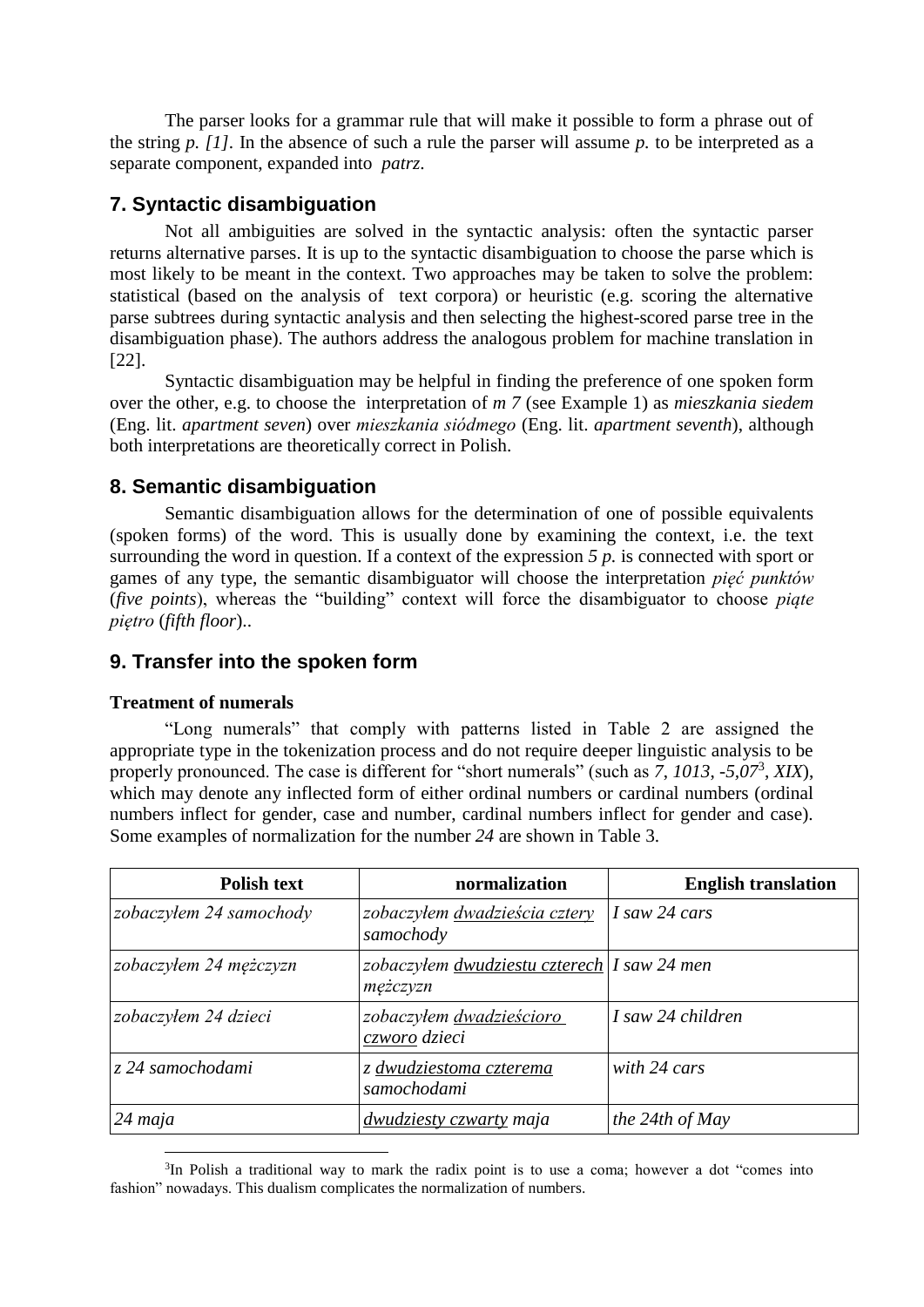| <b>Polish text</b> | normalization                        | <b>English translation</b> |
|--------------------|--------------------------------------|----------------------------|
| przed 24 maja      | $przed$ dwudziestym czwartym<br>maja | before the 24th of May     |

**Table 3. Normalization of Polish numerals.**

"Short numerals" are in our module processed by a special (transductor-like) procedure which returns their basic spoken form (e.g. *dwadzieścia cztery* for the cardinal rendering of *24*) and a special "inflectional instruction'', which specifies in a precise manner how the given numeral should be inflected. The type of the numeral (ordinal or cardinal) as well as the values of inflectional attributes (such as gender, case or number) are determined in syntactical analysis.

It is worth noting that the transfer phase returns basic forms of numerals. Inflection of numerals is left for inflectional synthesis (Section 10), where the "inflectional instruction" is applied.

#### **Treatment of other tokens**

The algorithm for conversion of other tokens in the normalization process is simple: Look for the equivalent of a token in the lexicon and replace the token with its equivalent. If the equivalent is missing, echo the input token.

Similar to the treatment of numerals, in the transfer phase the replaced tokens are converted to the basic forms of their expansions.

### **10. Inflectional synthesis**

The inflectional synthesis of the output generates inflected forms of the "translated" expressions. This means that for each expanded word, the synthesis phase generates its inflected form according to the information gathered in previous steps. For example, the syntactic analysis determines the abbreviation *leg.* as the modifier of the name *Kowalskiego*. The expansion of the abbreviation should therefore occur in the same inflected form as the name: *genitive masculin*e. The transfer phase translates *leg.* into the basic form *legitymujący*. The inflectional synthesis merges both pieces of information and produces the inflected form *legitymującego*.

Let us notice that for the sake of proper inflection, syntactic analysis should be capable of linking "distant" words, like *Kowalskiego* and *zam.* (*living*) (see Example 1) and assure the abbreviation to be expanded to the same case and gender as the name, in this case: genitive masculine.

### **11. Other normalization problems**

Our testing procedure consists in applying the normalization program to large text corpora selected from the Internet. The testing procedure returns only strings that are not echoed by the algorithm. Results of testing often reveal problems that have not been foreseen by linguists who have prepared normalization rules.

Here are some examples of revealed problems:

- o sport results (e.g. *4:2* or *4-2*),
- o specifications of resolution (e.g. *1024x768*)
- o IP addresses (e.g. *127.0.0.1*)
- o combinations of units of measurement (e.g. *7 kg/ha*).

A large variation of notation has been observed for expressions described in previous sections (such as numbers or dates). Some constructions are incorrect from a prescriptive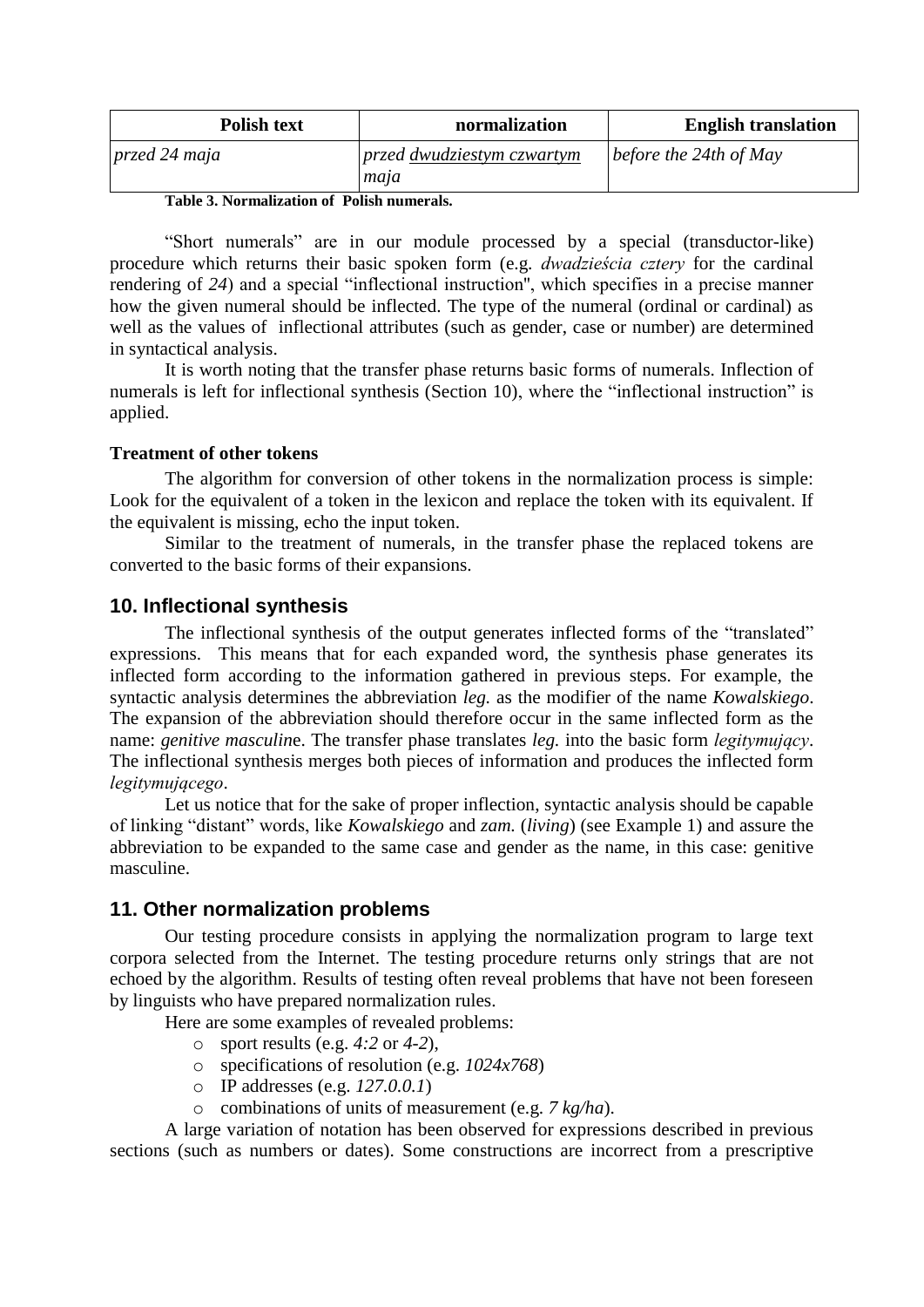point of view, but are quite frequent (*5-u mężczyzn* or *5-ciu mężczyzn* instead of *5 mężczyzn*) in real texts.

Handling such cases is necessary and makes normalization even more complex.

### **12. Status of the system**

We have tried to evaluate our methods in the following way:

We prepared four bunches of sentences, each containing between 200 and 400 sentences. Each sentence of a bunch contained a specific token that should be expanded in normalization, namely: **prof.** (a token ending with a dot that should be expanded into an inflected form of one word: *profesor, English: professor* ), **tzw.** (a token ending with a dot that should be expanded into an inflected form of a multiword: *tak zwany, English: so-called*), **km** (a token not ending with dot) and **4** (a numeral).

We then compared the effectiveness of our algorithm to the effectiveness of two naïve algorithm, used by most other text-to-speech systems: one expands the token into its canonical form, the other – into its most frequent form, both: irrespective of the context. The results are shown in Table 4.

Each row characterizes one bunch of texts. The second column stands for the number of sentences in the bunch. The third column shows the correctness of the first naïve algorithm, the fourth column – the correctness of the second naïve algorithm. The correctness of our method is shown in the last column.

| <b>Token</b>   | Number of<br>sentences | Algorithm 1        | Algorithm 2         | Our method |
|----------------|------------------------|--------------------|---------------------|------------|
| prof.          | 387                    | 62%<br>(profesor)  | 62%<br>(profesor)   | 84%        |
| tzw.           | 391                    | 11%<br>(tak zwany) | 19%<br>(tak zwane)  | 76%        |
| km             | 380                    | 4%<br>(kilometr)   | 72%<br>(kilometrów) | 73%        |
| $\overline{4}$ | 220                    | 58%<br>(cztery)    | 58%<br>(cztery)     | 79%        |

**Table 4. Evaluation of a few algorithms for normalization**

Table 4. shows that the largest improvement takes place in the case of a multiword. Another conclusion is that there is still room for further improvement – presumably by the enhancement of linguistic analysis as well as more detailed description of lexicon entries.

Currently, our lexicon of abbreviations contains 546 entries. However, in order to fully analyze texts the system requires an exhaustive lexicon of words and phrases. Most lexicon entries are not expanded in the normalization process but are still necessary for the proper linguistic analysis of a text.

The lexicon used here – based on the Translatica MT dictionary – contains 108 737 word lexemes, and 141 868 multiwords and phrases.

### **13. Conclusions**

The authors' team aims at developing a text-to-speech system for Polish. One of the important steps of text-to-speech conversion is the text normalization. The paper shows that proper normalization of texts written in a synthetic language, like Polish, requires deep linguistic analysis. The process of text normalization have a lot in common with the process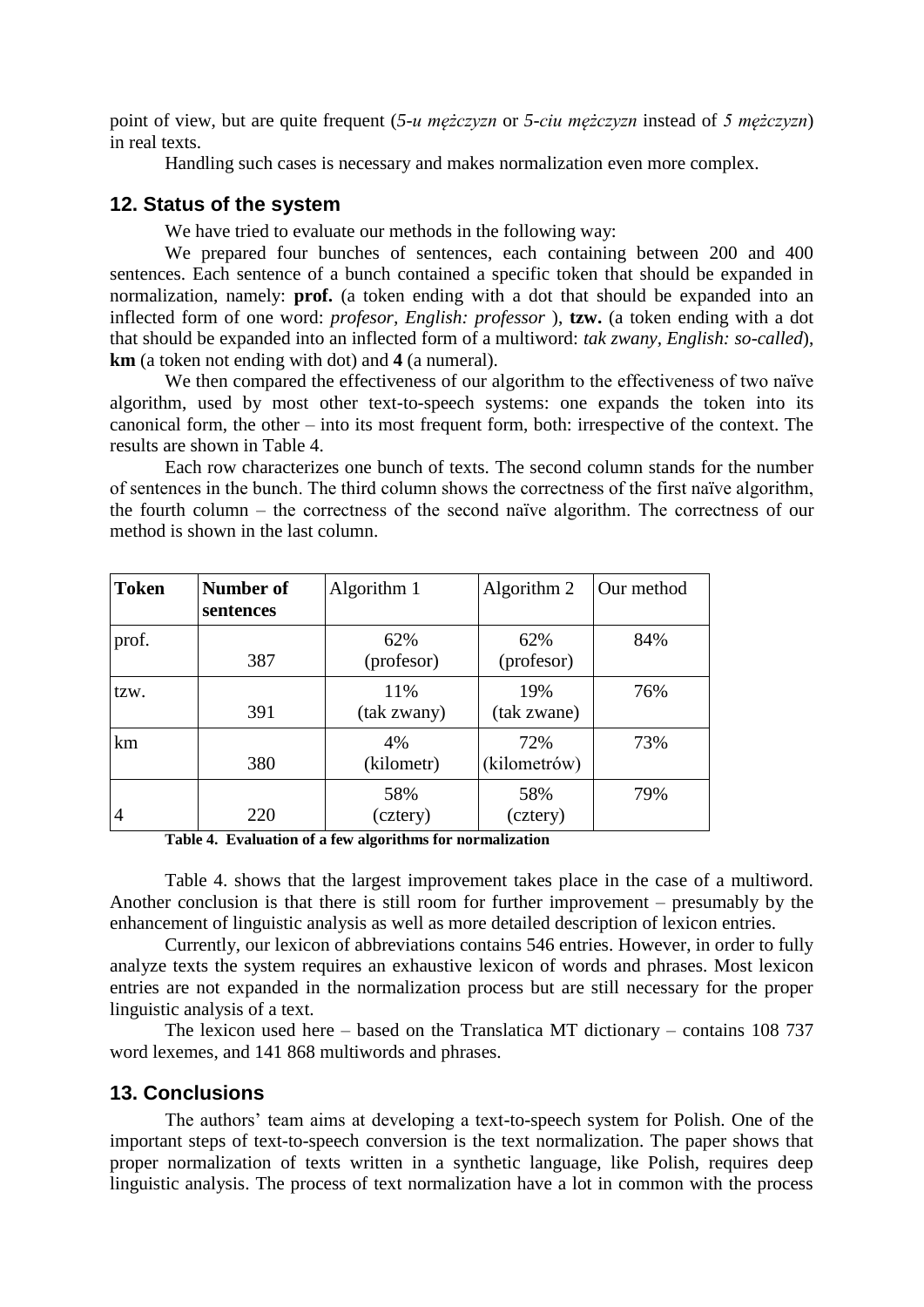of transfer-based machine translation – the spoken form in normalization may be treated as the equivalent of the target language in MT. The authors have successfully applied formalisms and mechanisms used in the MT system Translatica, to the normalization of Polish texts.

# **Literature**

- 1. Black A. W. Taylor P., Caley R. (1999), The Festival Speech Synthesis System. System documentation. Edition 1.4
- 2. Wypych M, Demenko G., Baranowska E. (2003), A Grapheme-to-Phoneme Transcription Algorithm Based on the SAMPA Alphabet Extension for The Polish Language, in: Proceedings of International Congress of Phonetic Science, Barcelona
- 3. Black A. W., Lenzo K. A (2003), Building Synthetic Voices, LTI, Carnegie Mellon University
- 4. Wypych M (2005), An Automatic Intonation Recognizer for the Polish Language Based on Machine Learning and Expert Knowledge, in: Proceedings of Interspeech 2005, Lisbon 2005.
- 5. Pellom B., Hacioglu K. (2003), Recent Improvements in the CU SONIC ASR System for Noisy Speech: The SPINE Task, in Proceedings of IEEE International Conference on Acoustics, Speech, and Signal Processing (ICASSP), Hong Kong, April 2003
- 6. Speech Synthesis Markup Language (SSML), (2004). Version 1.0. W3C Recommendation, 7 September 2004,<http://www.w3.org/TR/speech-synthesis/>
- 7. Sproat, R. (1996). Multilingual text analysis for text-to-speech synthesis. Journal of Natural Language Engineering, 2(4):369--380.
- 8. Xydas G., Karberis G., Kouroupetroglou G. (2004), Text Normalization for the Pronunciation of Non-standard Words in an Inflected Language, in: Proceedings of the 3rd Hellenic Conference on Artificial Intelligence (SETN04),. Samos, Greece, May 5-8, 2004.
- 9. Yarowsky D. (1993), Text normalization and ambiguity resolution in speech synthesis, in: The Journal of the Acoustical Society of America, Vol. 94, Issue 3, p. 1841
- 10. Reichel U.D., Pfitzinger H. R. (2006), Text Preprocessing for Speech Synthesis. TC-STAR Workshop on Speech-to-Speech Translation, June 19–21, 2006 Barcelona, Spain
- 11. Black A., Sproat R., Chen S. (2000), Text normalization tools for the Festival speech synthesis system.<http://festvox.org/nsw>
- 12. The IMS German Festival Manual(2001), Institute for Natural Language Processing, University of Stuttgart, available at [http://www.ims.uni-tuttgart.de/phonetik/synthesis/](http://www.ims.uni-stuttgart.de/phonetik/synthesis/)
- 13. Oliver D. (1998), Polish Text-to-Speech Synthesis, Master Thesis, University of Edinburgh 1998
- 14. Marasek K. (2003), Synteza Mowy: przegląd technologii i zastosowań za szczególnym uwzględnieniem języka polskiego, Polsko-Japońska Wyższa Szkoła Technik Komputerowych, Warszawa
- 15. Realspeak,<http://www.nuance.com/realspeak/>
- 16. Ivona, <http://www.ivo.pl/>
- 17. Acapela, <http://www.acapela-group.com/>
- 18. Jassem K. Transfer w systemie POLENG3, in: G. Demenko, W. Jassem, K. Jassem, M. Karpiński (red.)*: "Speech and Language Technology, vol. 6",* Poznań, Polskie Towarzystwo Fonetyczne, 2002
- 19. Linde-Usiekniewicz J. (red.) (2003), The Great English-Polish Dictionary, Wydawnictwo Naukowe PWN, Warszawa
- 20. Dubisz S. (red.) (2003), The Universal Dictionary of Polish, Wydawnictwo Naukowe PWN, Warszawa, 2003